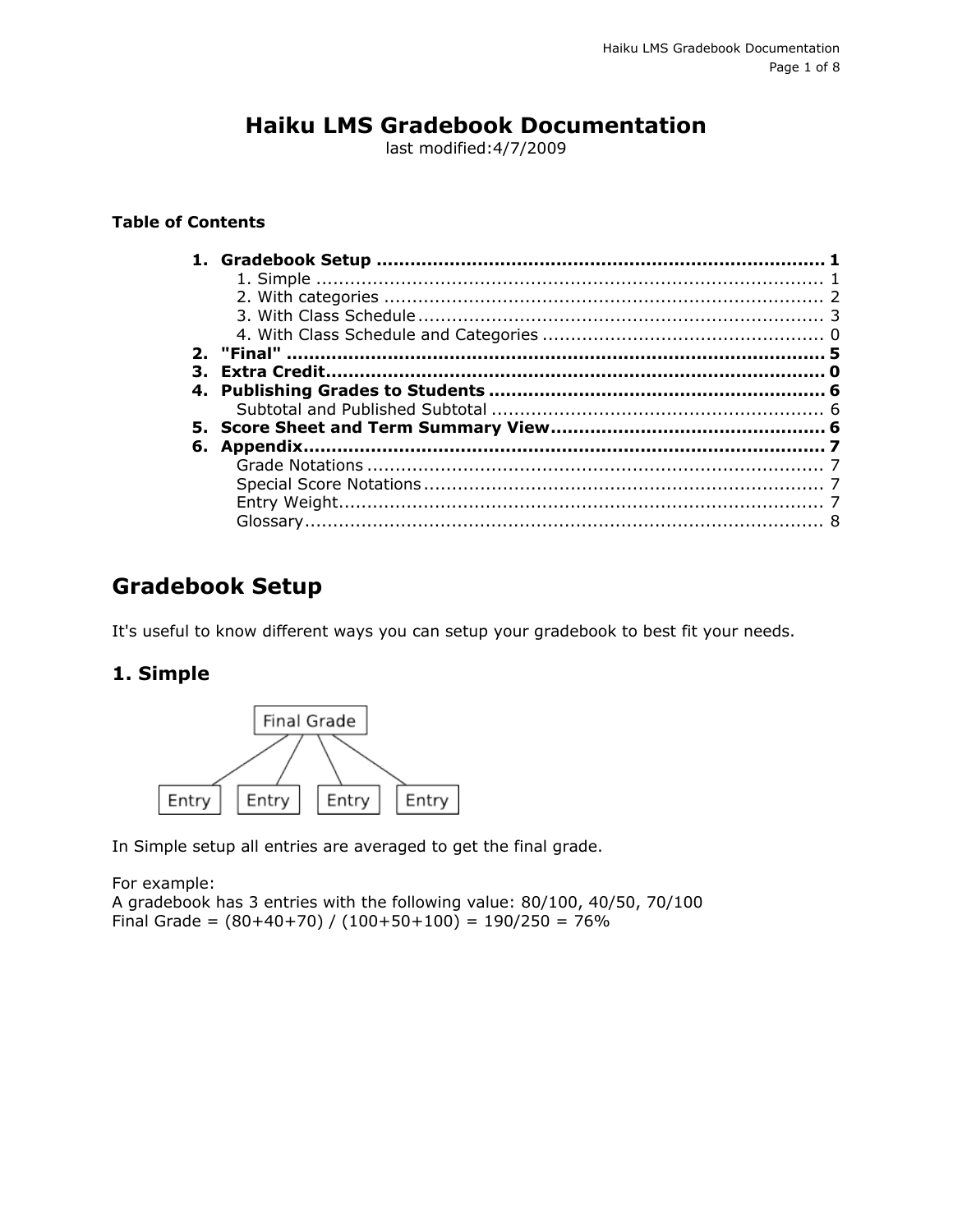### <span id="page-1-0"></span>**2. With categories**



When category weight is not involved, the Final Grade calculation is exactly the same as Simple setup. That is, all entries from all categories are averaged to get the Final Grade.

When category weight is involved, all entries in each category are averaged and then all categories are averaged based on their weight.

For example:



Final Grade: 82.5%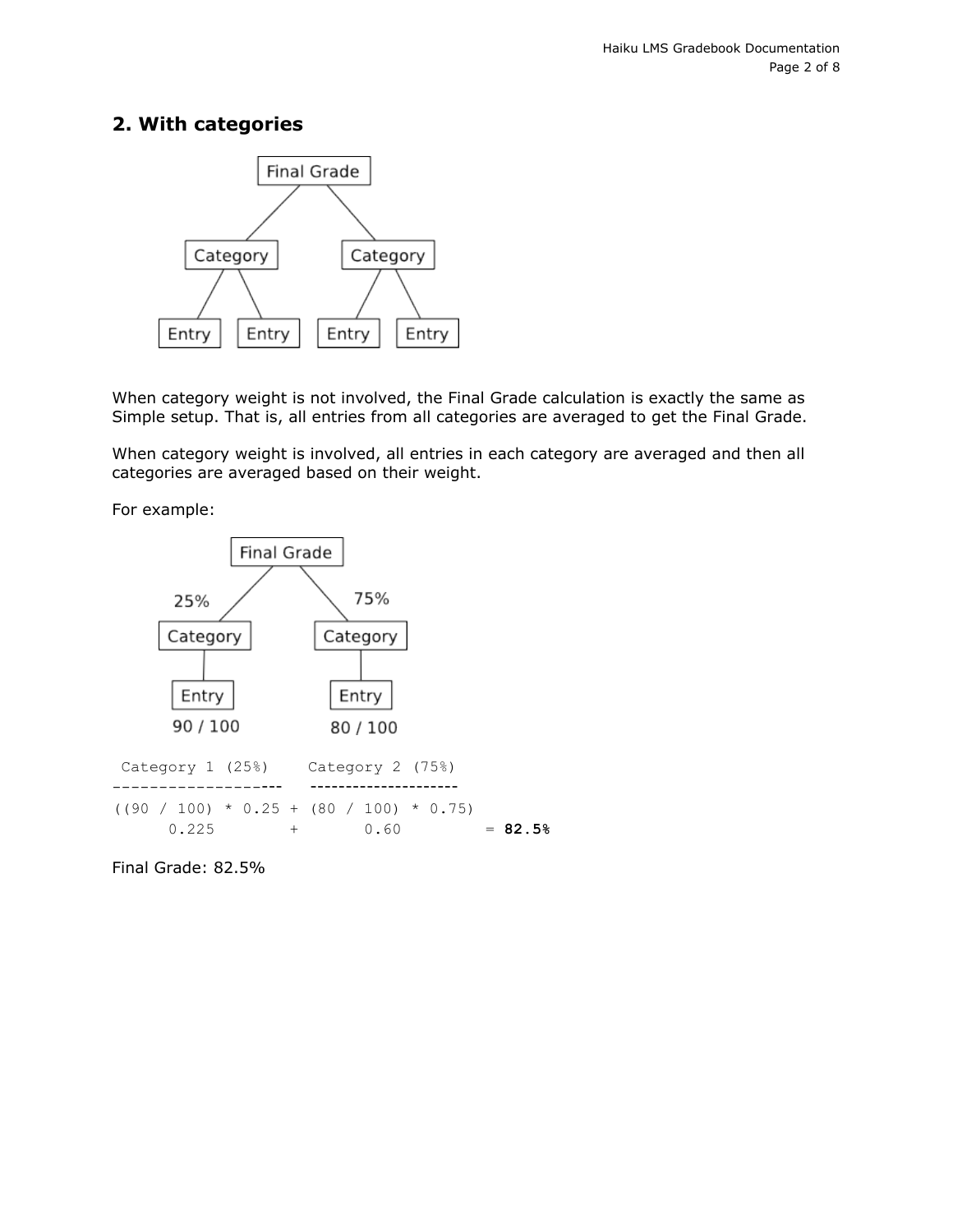#### <span id="page-2-0"></span>**3. With Class Schedule**



### **4. With Class Schedule and Categories**



When there is a class schedule, for each Grading Period we first calculate the Subtotal Grade in the same way we calculate Final Grade when there is no class schedule. The following illustration explains the Subtotal Grade calculation for the Grading Period: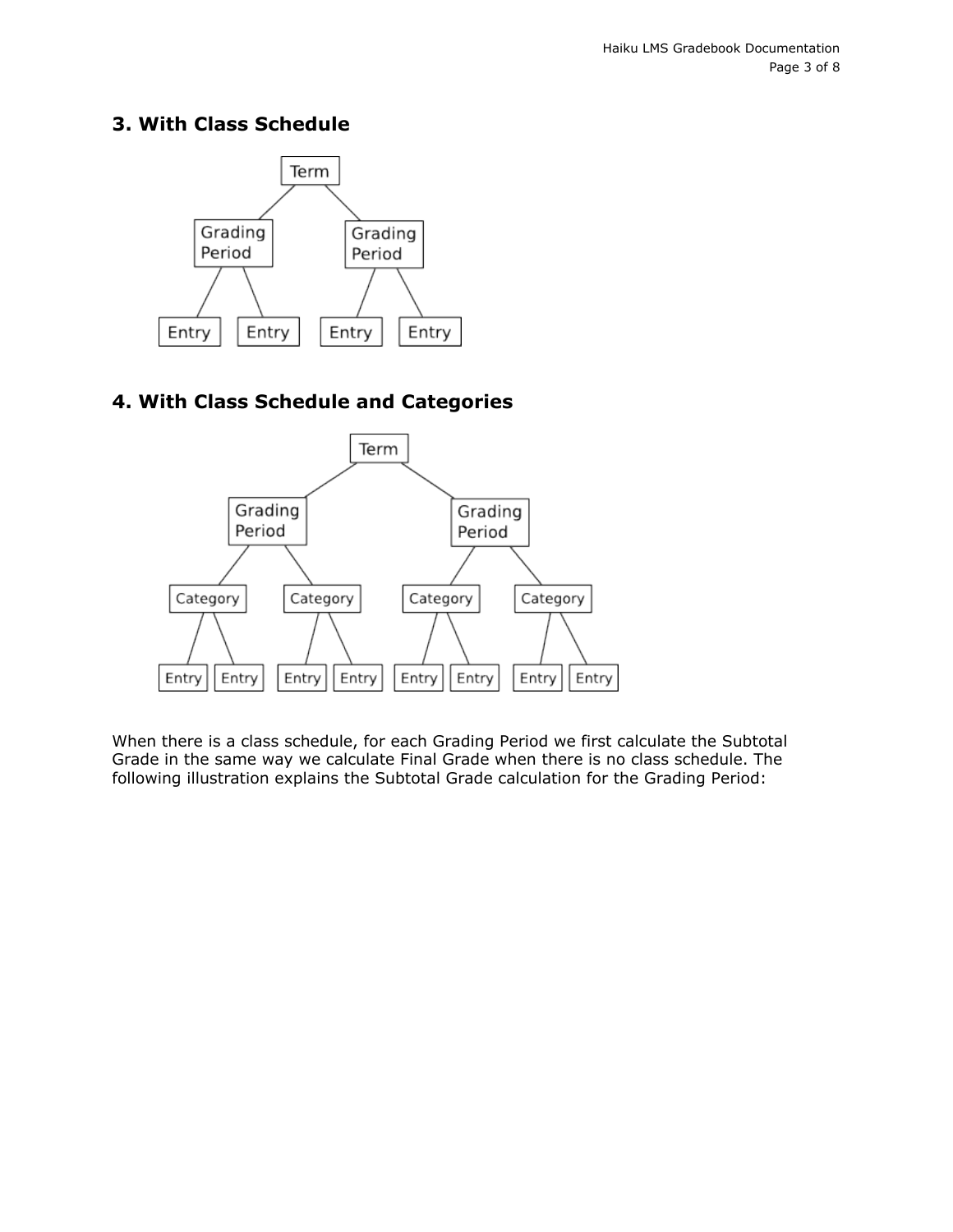

After calculating score from each Grading Period, the Term Score is calculated by averaging all Grading Period Score according to their weights.



Term Score:  $(70\% * 20\%) + (80\% * 80\%) = 14\% + 64\% = 78\%$ 

**Note:** When a class schedule contains multiple terms, the Term Scores are not averaged into a single Final Grade.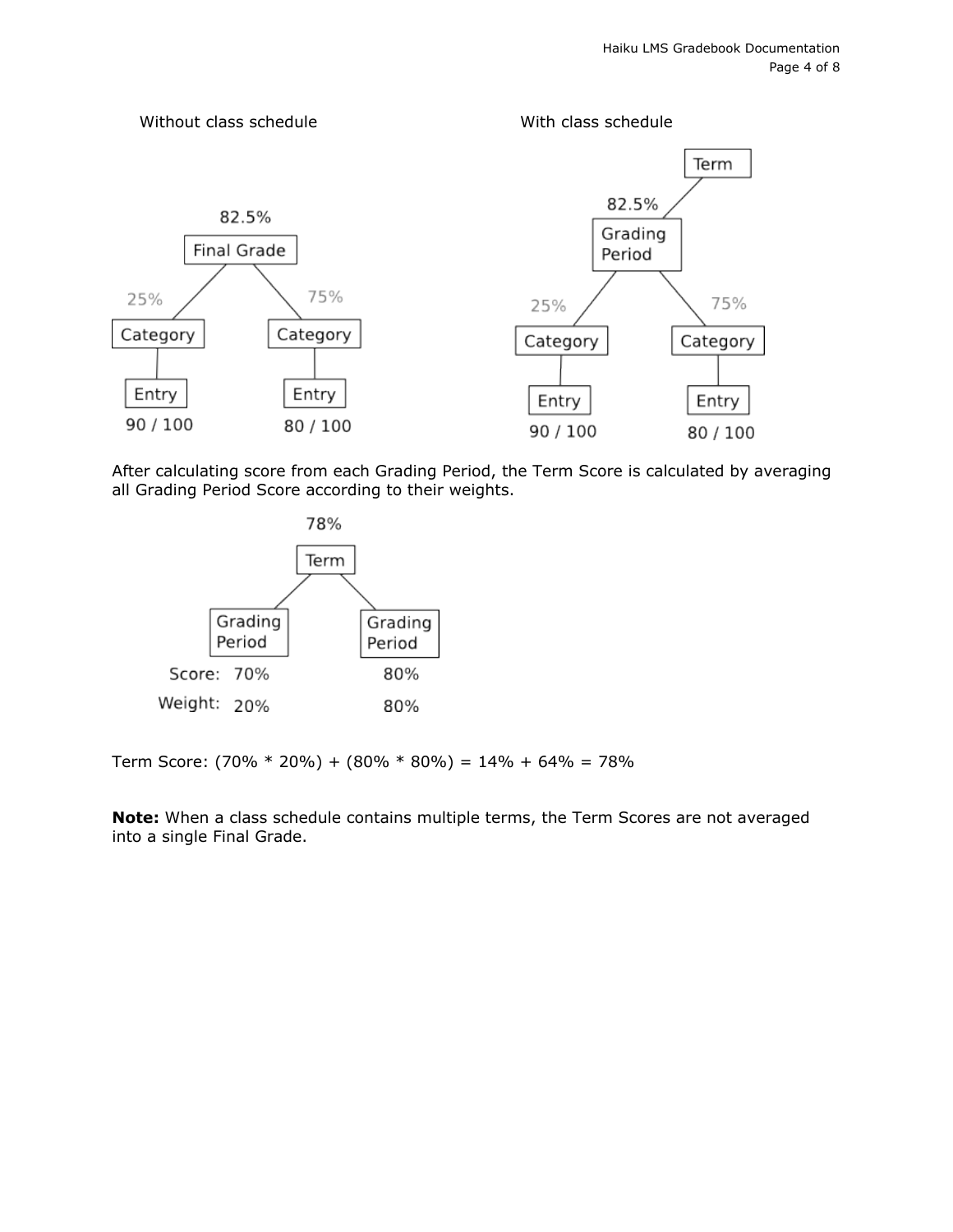# <span id="page-4-0"></span>**"Final"**

If you check "Include Final" when creating a gradebook, then a Final Period is created. Final Period acts much like a Grading Period but without having Categories.

A Final Period can contain multiple final entries. All entries under Final Period will be averaged to get the Final Period Score. Term Score is calculated by averaging all Grading Period Scores and Final Scores according to their weights.



# **Extra Credit**

The best way to explain extra credit is by the following example

|                                | Jon | Sally |
|--------------------------------|-----|-------|
| Entry 1 (100 pts)              | 80  | 100   |
| Entry 2 (100 pts)              | 90  | 90    |
| Entry 3 (10 pts, extra credit) | 10  |       |

Jon's final grade:  $(80 + 90 + 10) / (100 + 100) = 180 / 200 = 90\%$ 

Sally's final grade:  $(100 + 90) / (100 + 100) = 190 / 200 = 95%$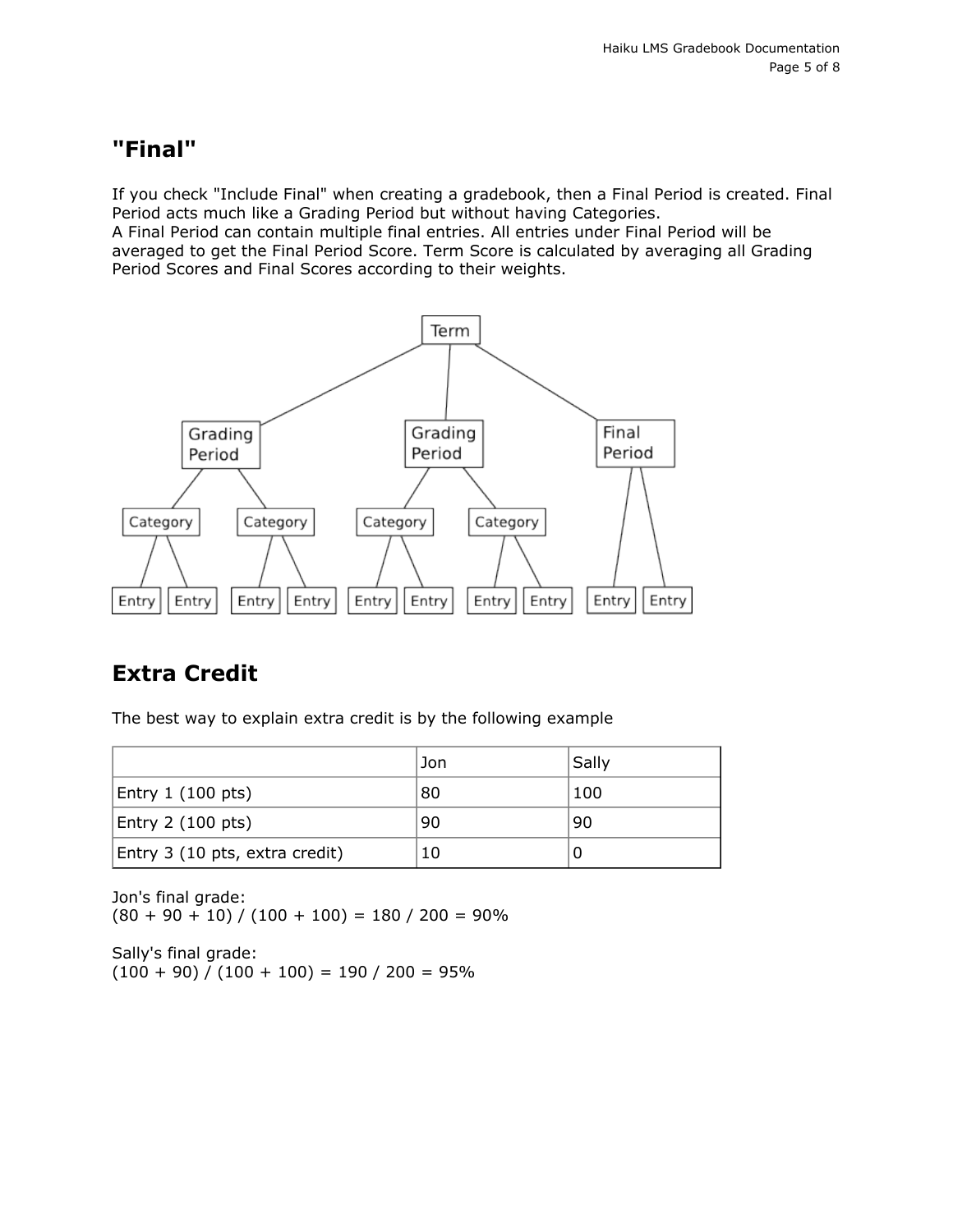# <span id="page-5-0"></span>**Publishing Grades to Students**

By default all grades are not visible to student until you publish it. You have to publish each entry and the subtotal to make them visible to student.



## <span id="page-5-1"></span>**Subtotal and Published Subtotal**

| Name               | Subtotal | Published<br>Subtotal | രൂ |  |
|--------------------|----------|-----------------------|----|--|
| <b>Bobby Smith</b> |          |                       |    |  |

**Subtotal:** the subtotal of all entries. This value is never visible to students.

**Published Subtotal:** the subtotal of all published gradebook entries. This is what students will see (if you publish it).

# <span id="page-5-2"></span>**Score Sheet and Term Summary View**

**Score Sheet** is where you see grades for each entry and the subtotal.

• When class schedule is used, the subtotal shows the selected Grading Period Score. The entries shown are entries for that Grading Period from all categories (or filtered for a specific category). Note: No matter which category filter is selected. The subtotal always shows subtotal from all categories.

| Show: Fall - 1st Grading Period, All Categories |                  |  |  |  |
|-------------------------------------------------|------------------|--|--|--|
| Grading Period   Fall - 1st Grading Period<br>≎ |                  |  |  |  |
| All Categories   C  <br>Category                |                  |  |  |  |
|                                                 | Cancel<br>Filter |  |  |  |

• When no class schedule is used, the subtotal is the Final Grade.

**Term Summary** is only available if you use a class schedule. It shows a summary of Grading Period and Term Scores.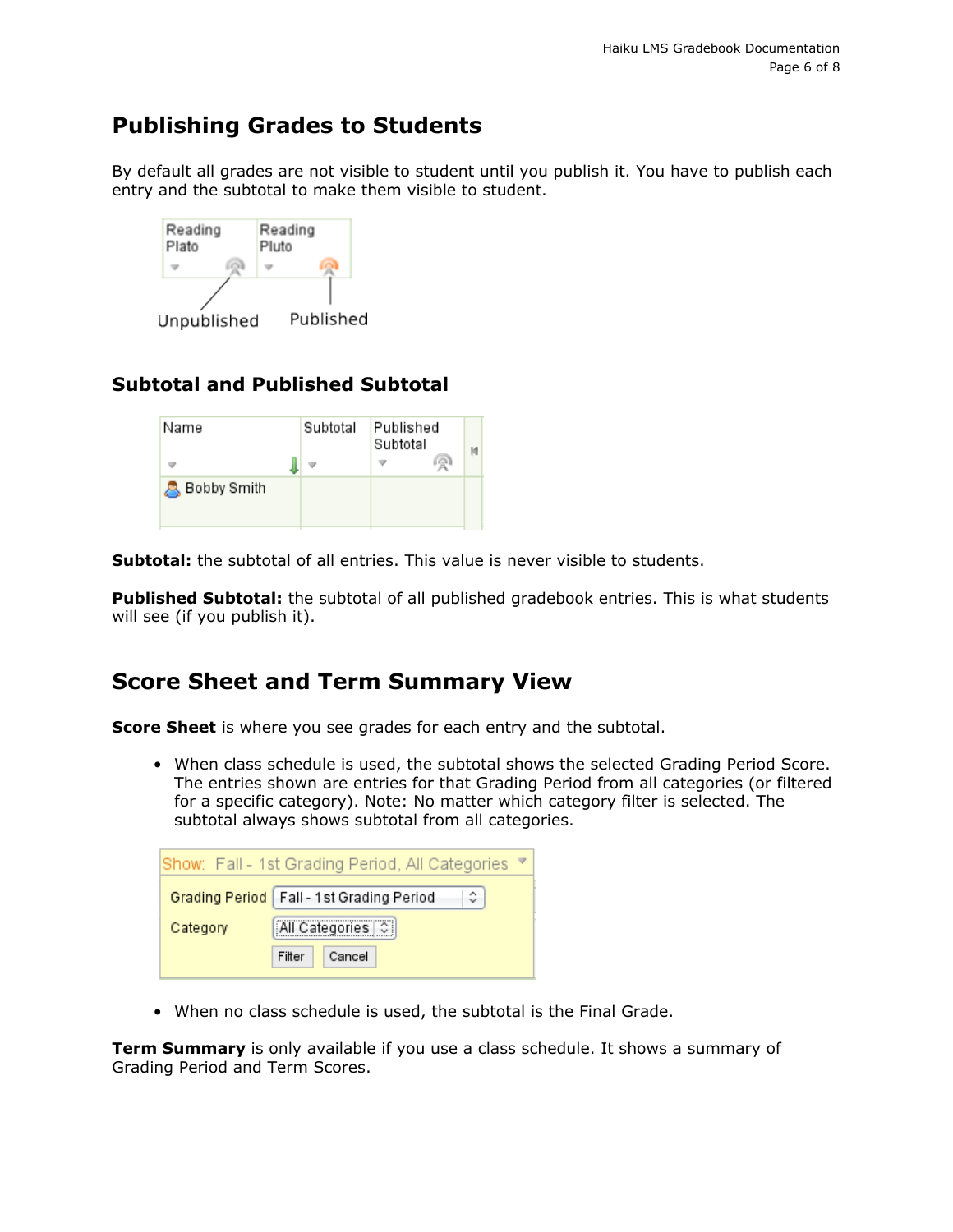# **Appendix**

#### <span id="page-6-1"></span><span id="page-6-0"></span>**Grade Notations**

Grade notation allows you to specify a set of letter grades and the corresponding percentage value.

For example:

| Notation | At least | When entered |
|----------|----------|--------------|
|          | 90       | 90           |
|          | 80       | 80           |

The above grade notations means if you get at least 90%, your grade will appear as an **A**. If you enter an **A** it will be interpreted as 90% of the total points.

#### <span id="page-6-2"></span>**Special Score Notations**

| Notation   | Description | Action      |
|------------|-------------|-------------|
| AB         | Absent      | No Credit   |
| EX         | Excused     | Full Credit |
| <b>INC</b> | Incomplete  | Ignore      |

#### **Action description**

No Credit: the student will receive zero points for that item. Full credit: the student will receive full points for that item. Ignore: this gradebook item will be ignored when calculating final scores for the student.

### <span id="page-6-3"></span>**Entry Weight**

An Entry can be assigned any points (from 1 to 999) which in some ways serve as the entry weight. For example you can assign one assignment only 10 points, and another assignment 20 points.

Besides points, an entry can also have percent weight which can be used to inflate or deflate the entry points without changing the points. For example, Assignment 1 has 100 points, and is assigned a percent weight of 200%.

During calculation this entry is considered as having 200 points. In effect changing the weight to 200% is the same as changing the points to 200. However, the difference when using entry weight is that student will still see the entry as having 100 maximum points (and the students' points remain the same).